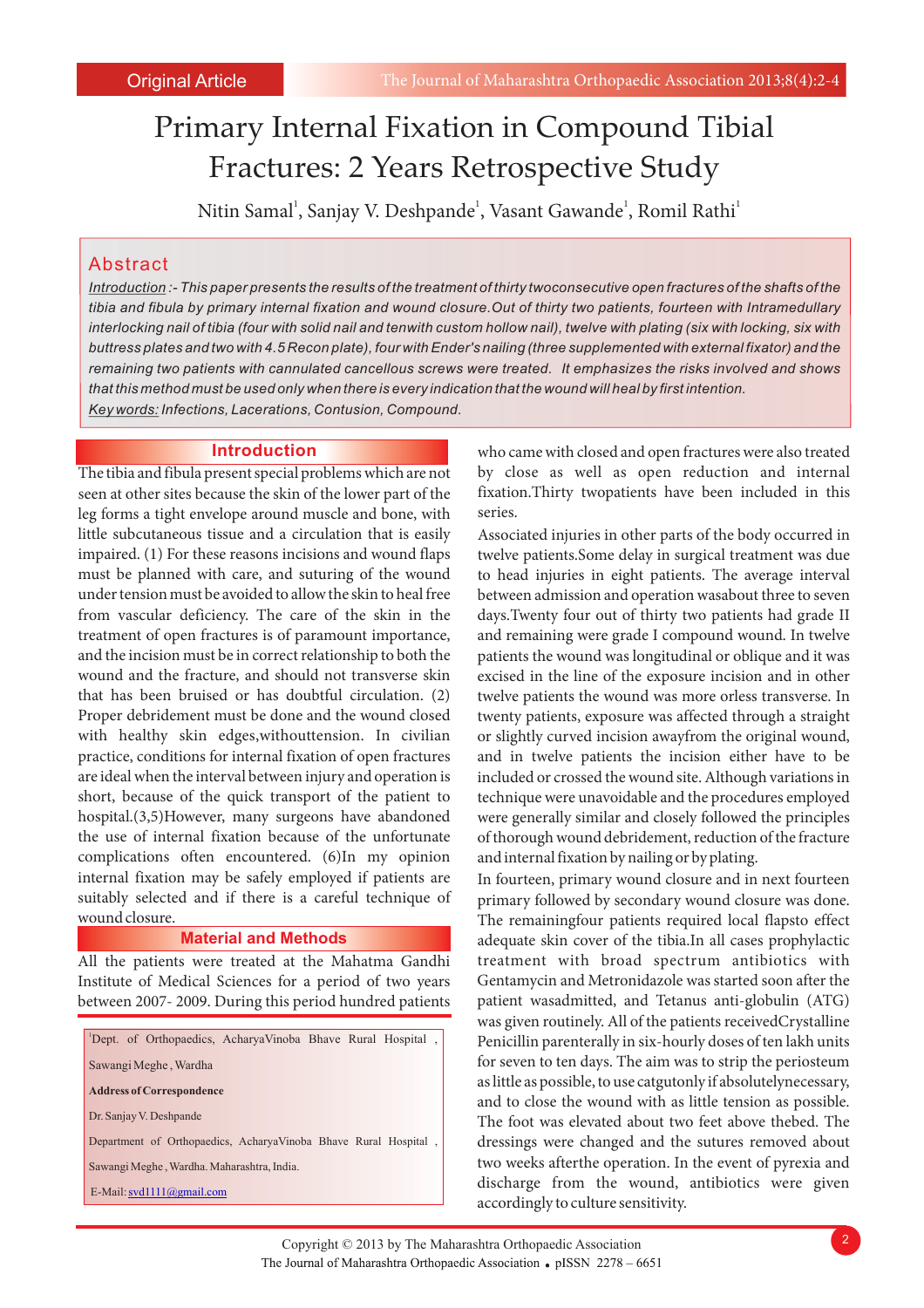

(d) Postoperative radiograph showing union of the fracture at 24 weeks

All the operations were performed under image intensifier by twelve different surgeons, most of whom were residents under training. At the time of discharge from hospitalwounds of all thirty two patients indicated satisfactory healing.The data were obtainedby direct observations during treatment, from records, and from personal examination of the patients in both the open and closedfracture groups. Soft-tissue damage varied from clean puncture wounds to severe lacerations with skin and muscle contusion from crush injuries. Because of this variation, and in order to obtain a more accurate assessment of the results of treatment, it is necessary to grade open fracturesaccording to the severity of the softtissue damage. (1)

This grading may also be of greatassistance in deciding the correct treatment, because it is a practical guide to the severity ofthe injury.(2) The following classification appears to be a convenient and practical method of grading soft-tissue damage in open fractures, but it is realised that it is approximate and variable.(3)

Grade I: Puncture wounds from within or small lacerations up to about one inch in length with no loss of skin and minimal muscle damage. The wound is usually excised in the line of the exposure incision and primary closure of the wound presents no difficulty.

Grade 2:Larger wounds over an inch in length with contusion of the adjacent skin of variable degree. Some muscle damage requiring debridement but allowing safe wound closure after excision of the margins and exposure of the fracture.

Grade 3: Severe crush injuries with extensive damage to the skin and muscles, especially inthe anterior compartment. Primary wound closure, after debridement, is difficult and oftenimpossible.

#### **Discussion**

most cases by early adequate debridement, delayed closure encountered, it was considered important to take into of the wound andplaster immobilisation under antibiotic account the severity of each fracture. therapy(3). Primary wound closure is definitely hazardous, A significant conclusion concerning the management of that's why selection of the patients is important(4). these fractures may be drawn if the incidence of development of metals suitablefor internal fixation have lower than that in (Grade 2 or 3). Infection, skin loss, non-



level, (d) Postoperative radiograph showing union of the fracture at 24 weeks

stimulated the recent trend for more ambitious results in the

treatment of peace-time fractures. (5)In converting an openfracture into a closed one, within a few hours of injury, tissues, whether bone, muscle or skin,are restored to as near normal as possible. The important role played by adequate reduction of thefracture in the prevention of wound infection. (6)With the fragments held in good position,dead space in which contaminated blood clot and wound exudates can collect is avoided,pressure of fragments against the undersurface of the skin that might cause necrosis does notoccur, wound margins are more easily approximated without tension, and repeated damagingefforts at reduction are unnecessary.(7)Despite early surgery, ideal hospitalconditions and antibiotic therapy, the incidence of infection will remain high. On the otherhand, when the wound is small and clean and muscle damage minimal (Grade I) the resultshave been excellent. Importance of safe skin closure cannot be overemphasized.(8). The site and direction of the wound and the condition of the adjacent skin are factors ofgreat importance if primary wound closure is contemplated. Incisions are carefully plannedto avoid contused skin and facilitate wound closure. (9) Crossing of the woundby the incision is avoided, and transverse or oblique wounds are extended by proximal anddistal incisions at their opposite corners. Longitudinal wounds are excised in the line of theincision. Skin economy in wound excision, particularly in the lowest third ofthe leg, may prevent unnecessary plastic procedures andpermit closure without tension.(10)

#### **Result**

There was primary healing of the wound in twenty four open fractures (75%) treated by this method. Satisfactory bony union by primary intention occurred in twenty fractures (62.5%) and eventual bony union in twelve Healing of the wound without infection can beachieved in fractures(36.5%). In an analysis of the complications

these fractures may be drawn if the incidence of Antibiotic therapy, improved surgical technique and the complications in the less severe type (Grade 1) is materially